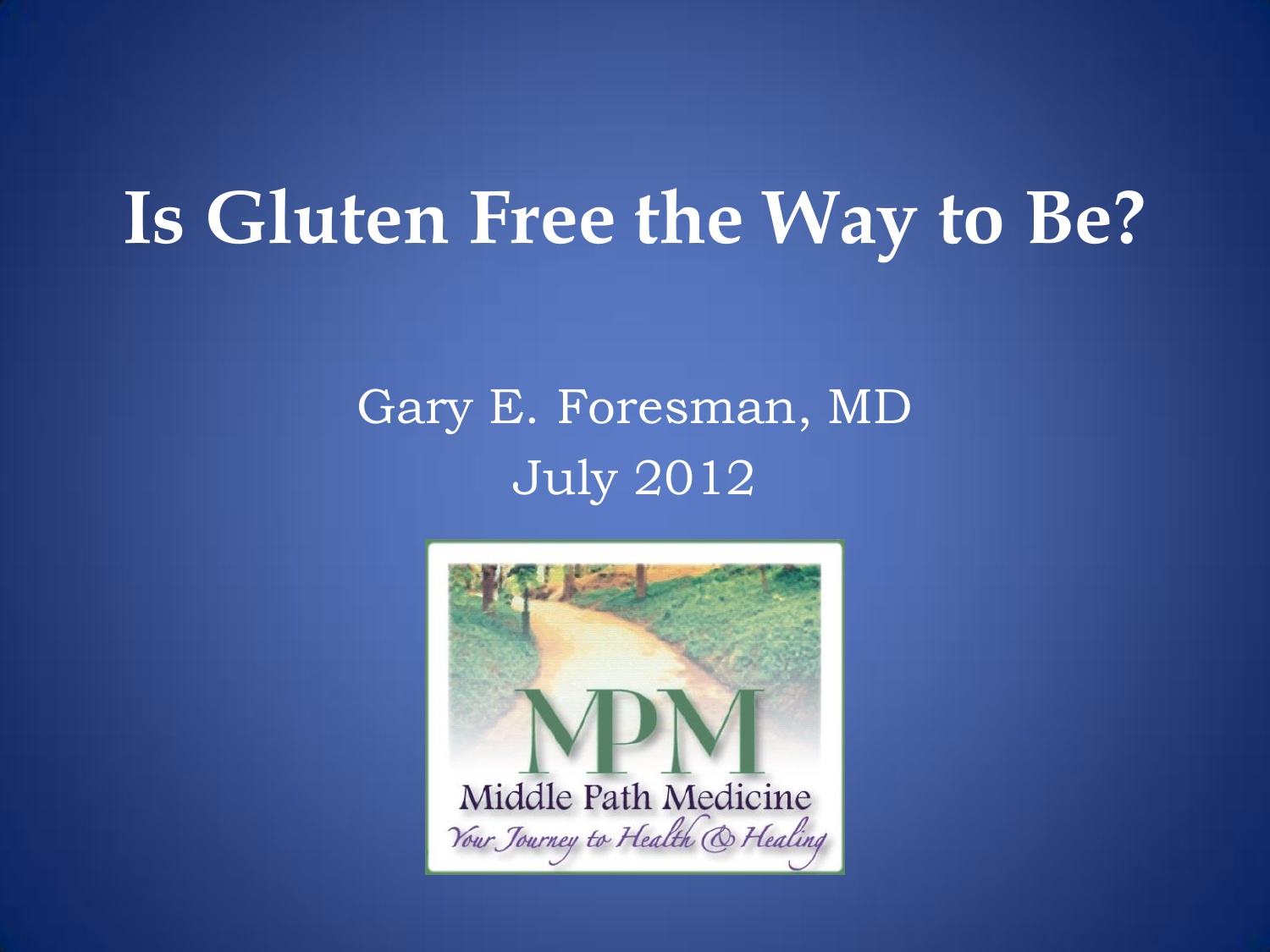## What is Gluten?

- From the Latin 'glue', it's what makes dough, and stamps, sticky.
- A protein found in most grains, specifically wheat, rye, and barley as well as spelt, triticale, and kamut.
- This protein is toxic to the intestine, namely the brush border where the subtle microvilli perform the functions of digestion and absorption.
- An estimated 3-10% (a far higher % than the  $1\%$ doctors have been taught)of people have a Celiac Disease, an autoimmune disease induced by sensitivity to the gluten toxin.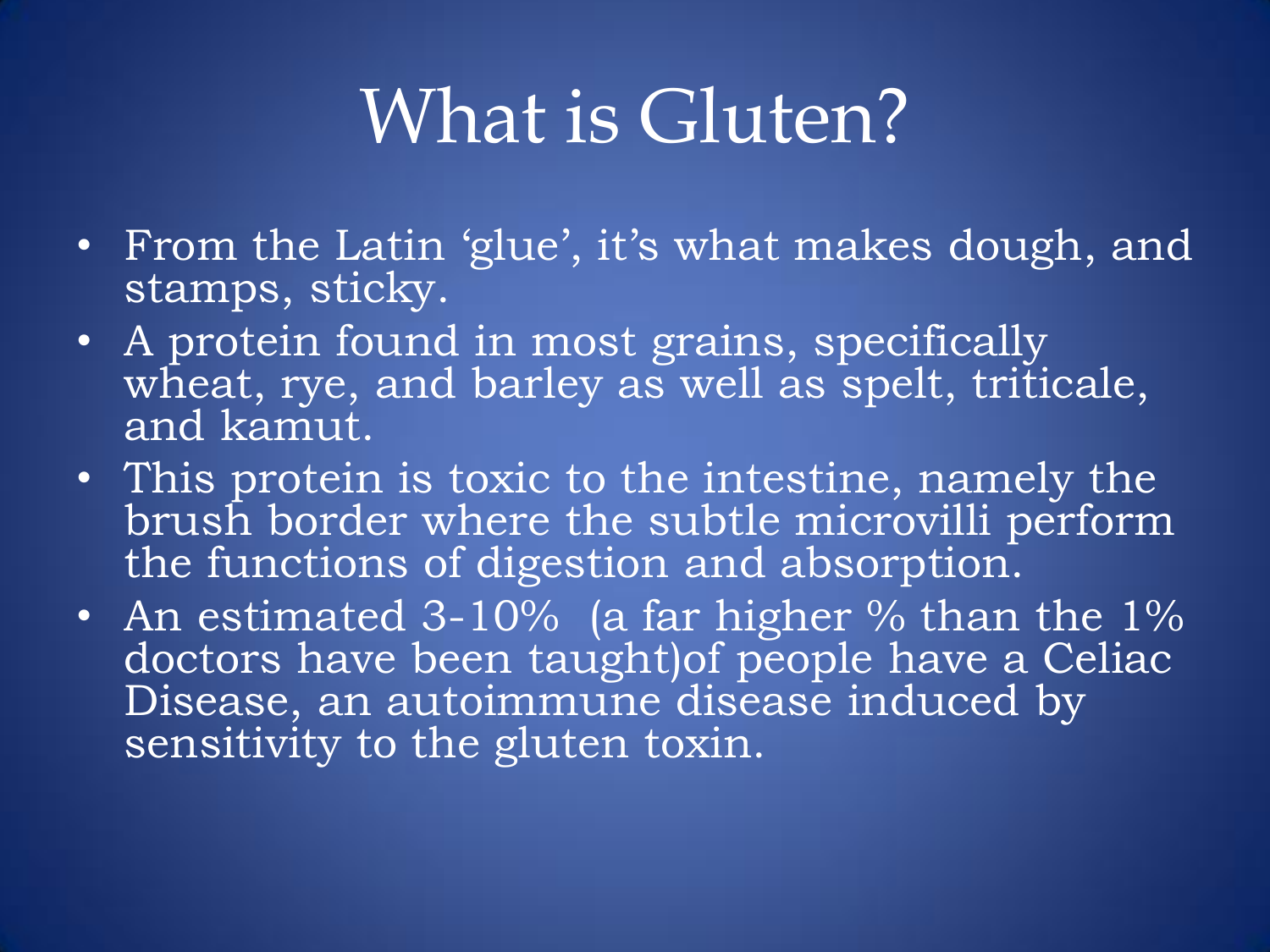

**AND NEUROAUTOIMMUNITY**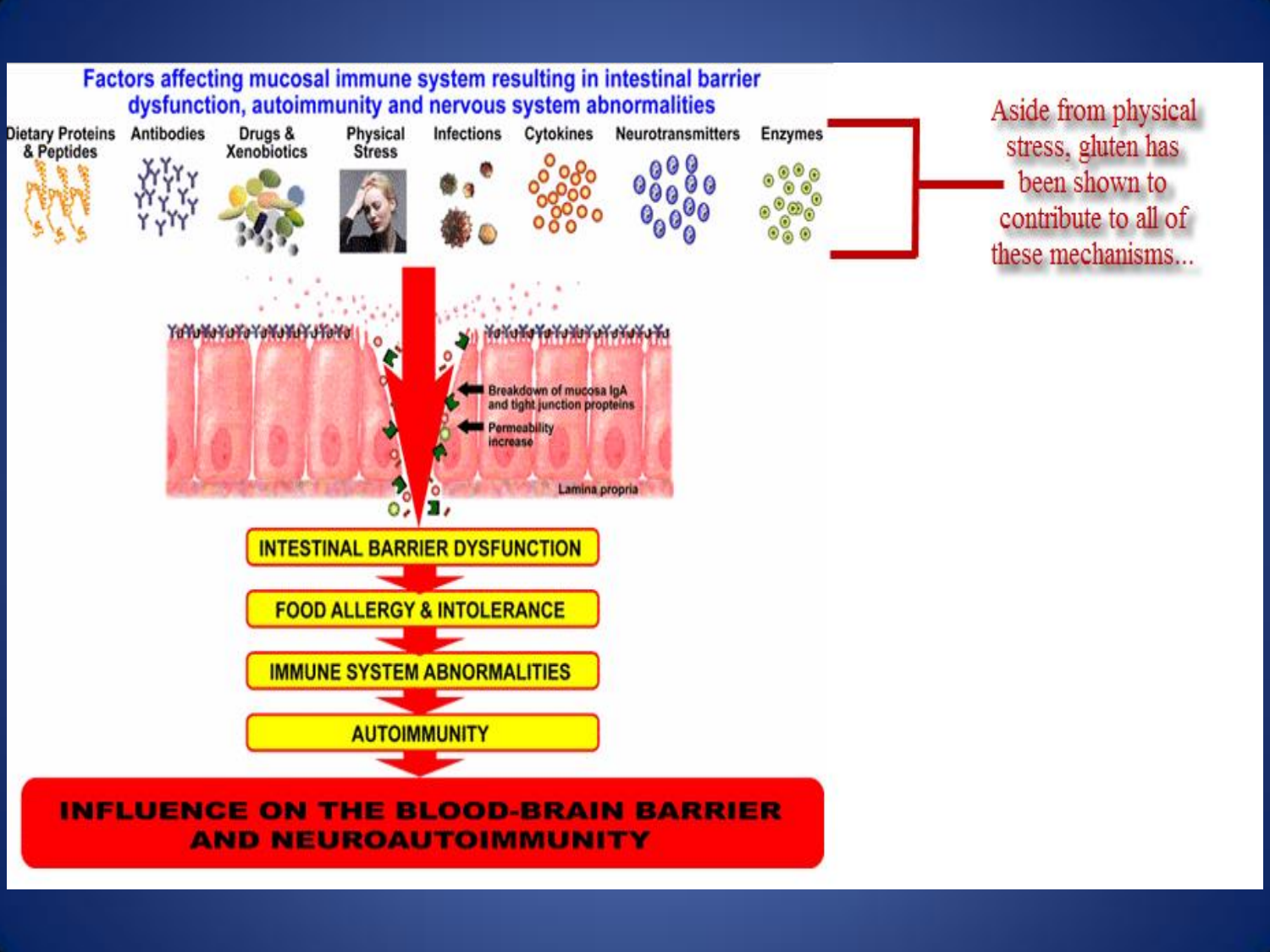### What is Gluten?

- The number of people suspected of being "gluten-sensitive" is six times as many as those who have Celiac Disease.
- Recently, a six year-old boy was cured of Type 1 Diabetes by going on a gluten-free diet.
- The list of autoimmune diseases, arthritis, dermatological disorders, and most all symptoms can be at least linked to gluten sensitivity.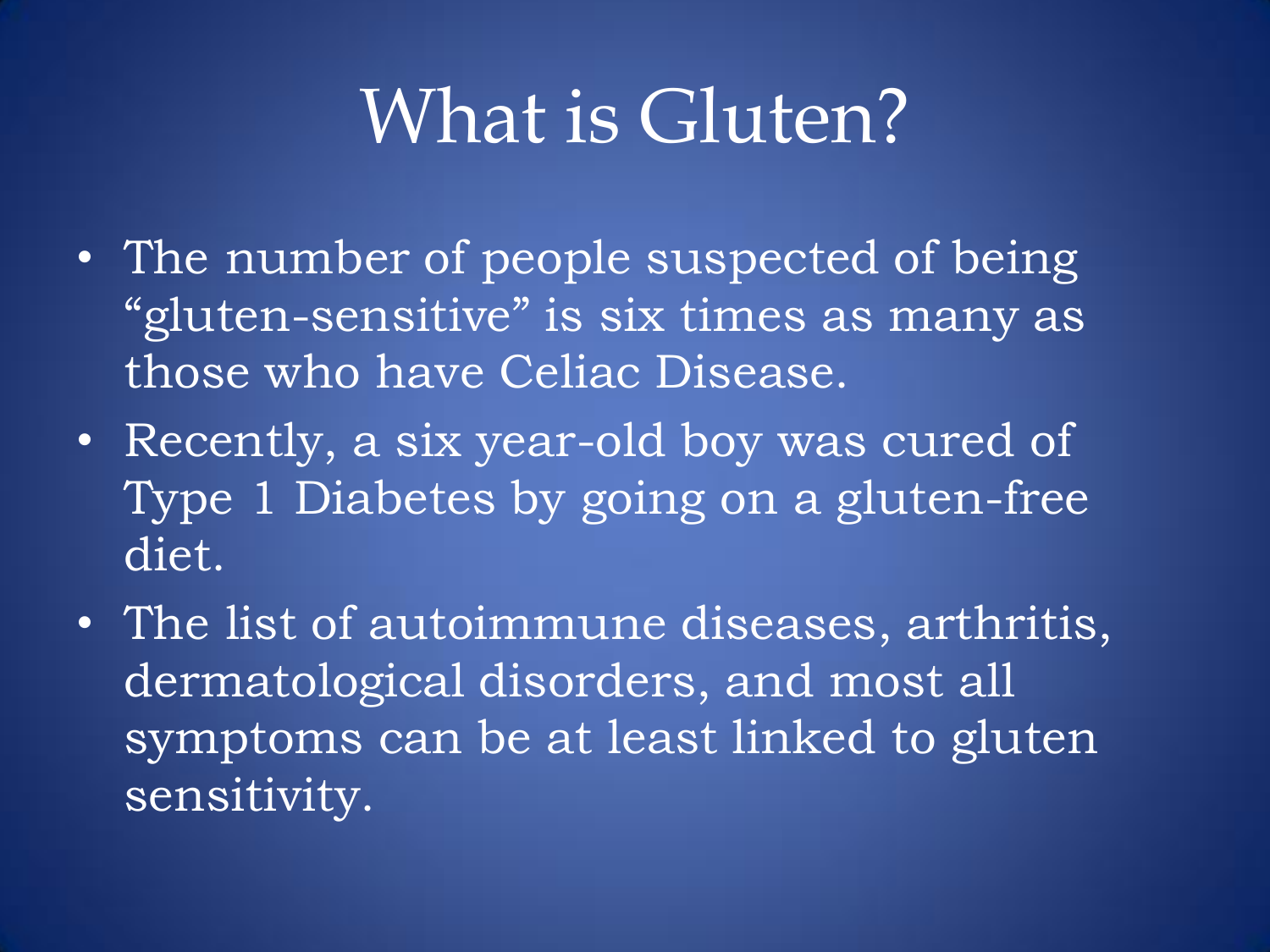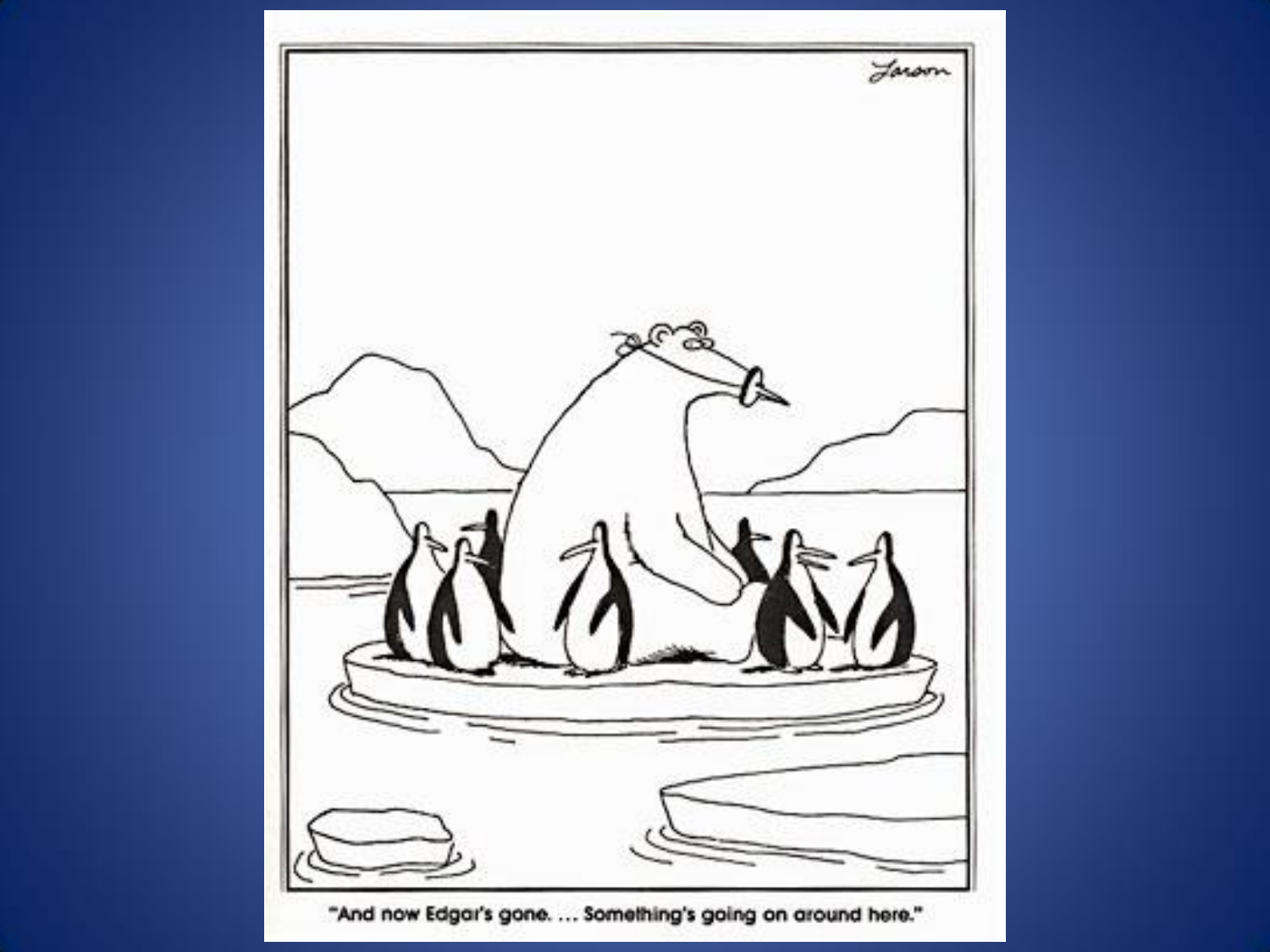### **Lectins**

- From Latin: to select
- This is a group of sugar-binding proteins.
- They too are found in most grains, as well as legumes (among a myriad of other food substances).
- The lectins cause similar microvilli damage.
- Lectins have also been linked to autoimmune disease, and the grains which are gluten free contain many toxic lectins *and* often have proteins which cross-react with those who are gluten-sensitive.
- Fermenting or soaking of beans can predigest lectins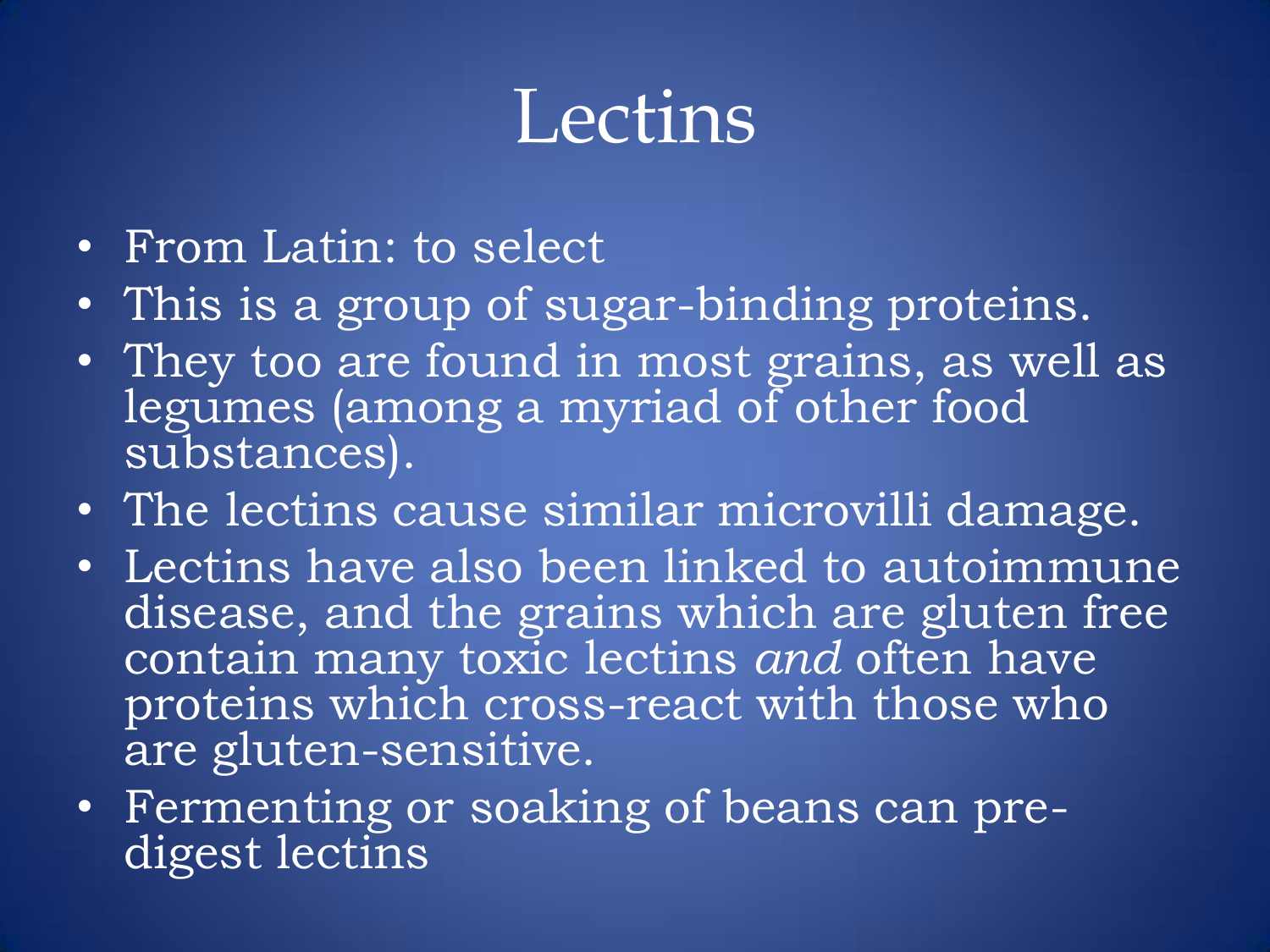# Insulin

- A peptide hormone produced by the pancreatic beta cells
- Primary role is for fat storage, *not* the regulation of blood sugar.
- Since insulin's primary role is not the control of blood sugar, our bodies become easily overwhelmed by today's high processed carbohydrate diet.
- A hyper-insulin response leads to inflammation, fatty liver, atherosclerosis, hypoglycemia, and then, eventually diabetes, accelerated aging and most chronic disease.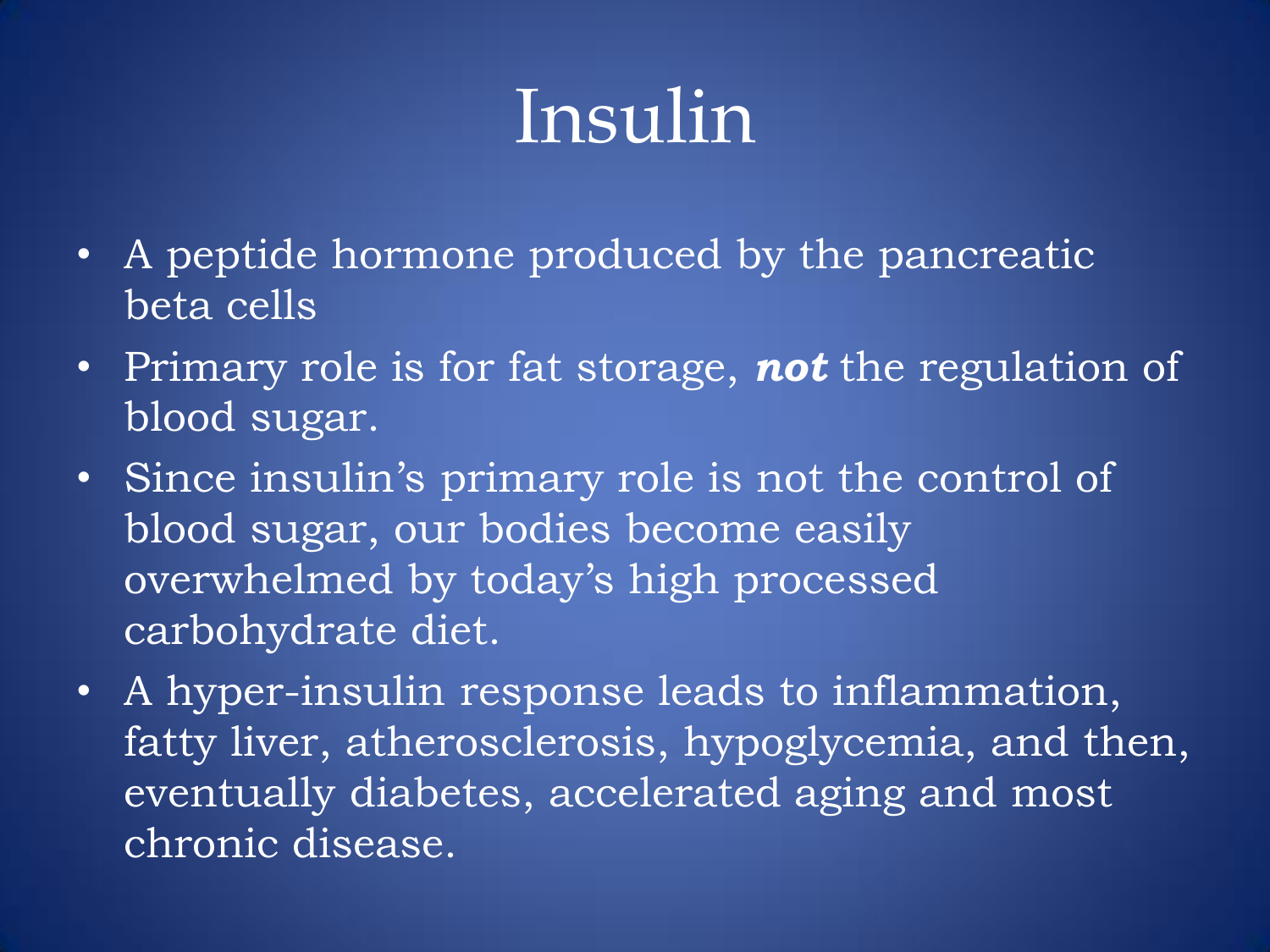# Hunger and Calories

- In the Women's Health Initiative 20,000 women were prescribed a low-fat diet and reduced their daily intake by 360 calories for eight years. Results include a 2-pound weight loss, but an increase in abdominal fat!
- Counting calories has never, can never, nor will ever work as a long term solution to obesity.
- Obesity is not a disease of gluttony, but a disorder of fat accumulation and the hormonal regulation of fat tissue.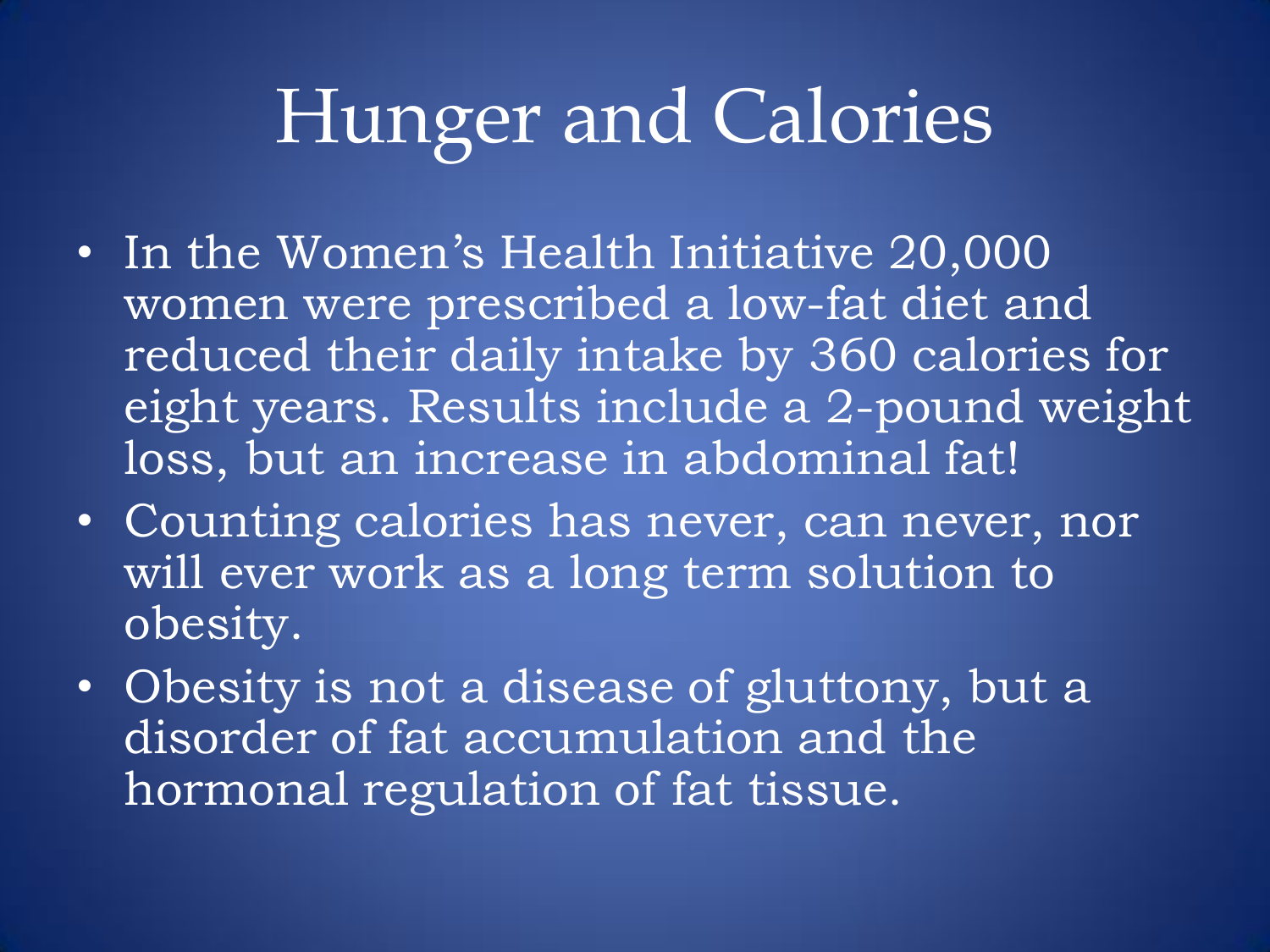"If we're not supposed to eat animals, how come they're made out of meat?"

-Tom Snyder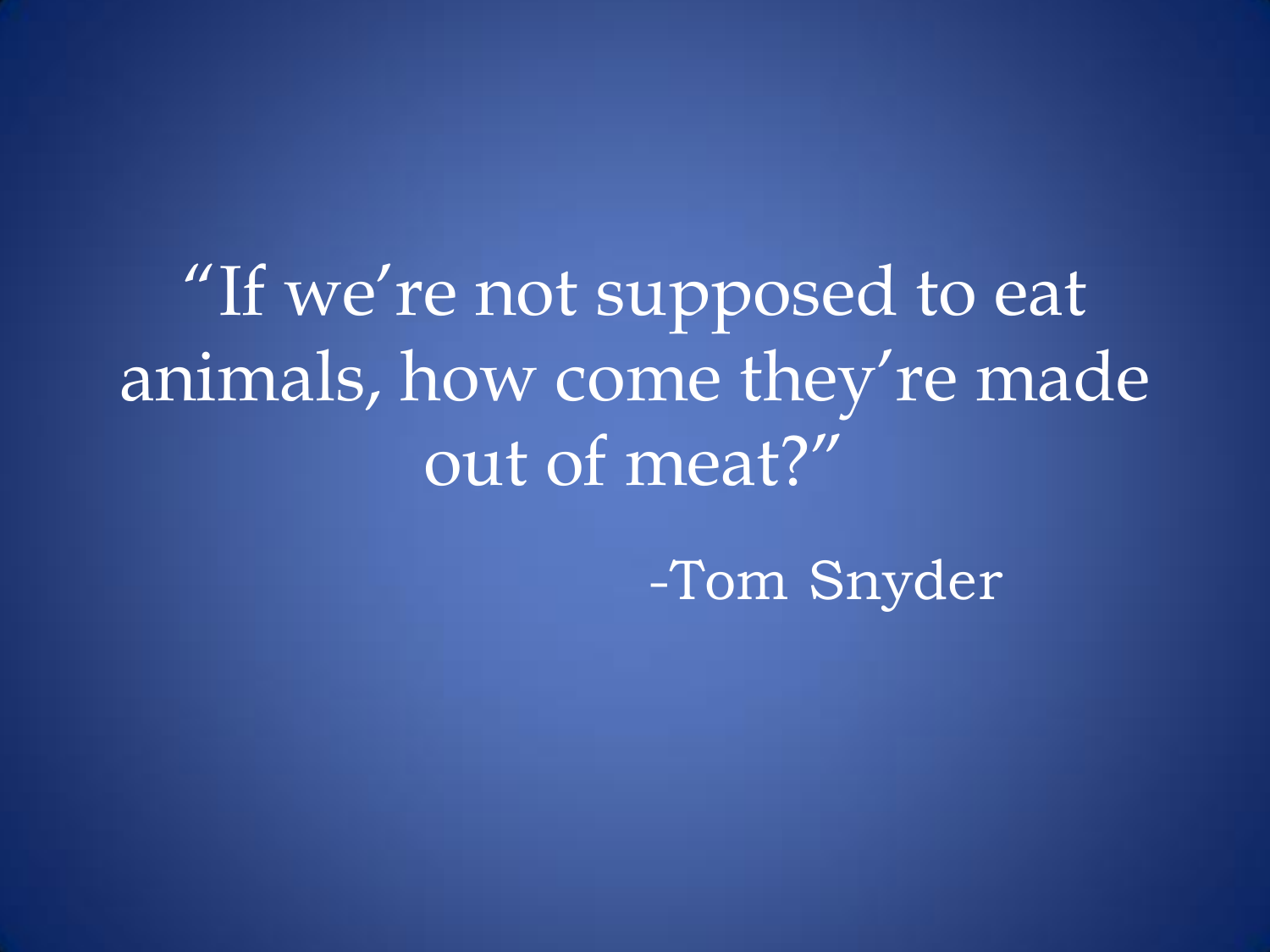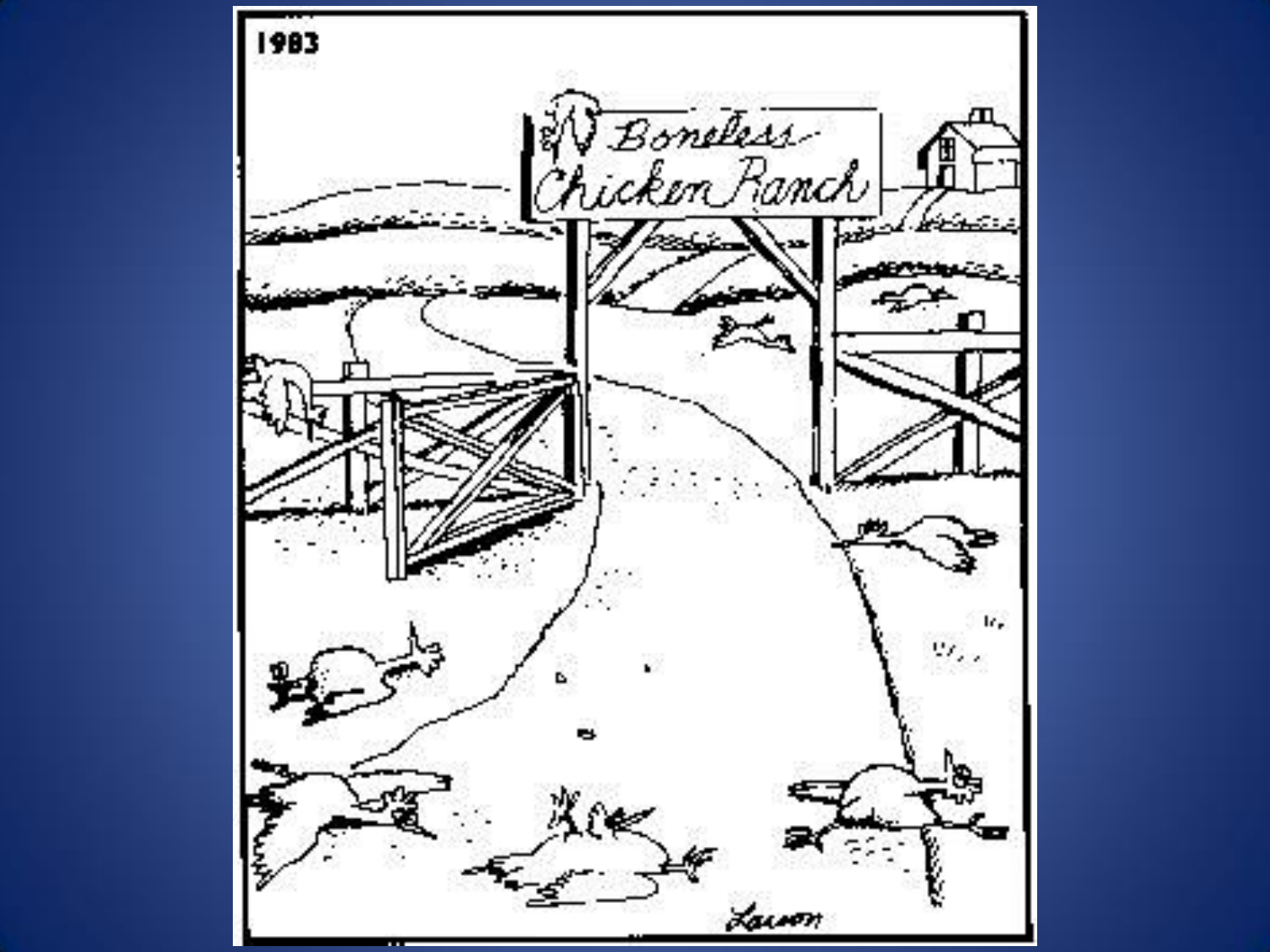"The doctor of the future will give no medicine, but instead will interest his patients in the care of the human frame, in diet, and in the cause and prevention of disease."

—Thomas Edison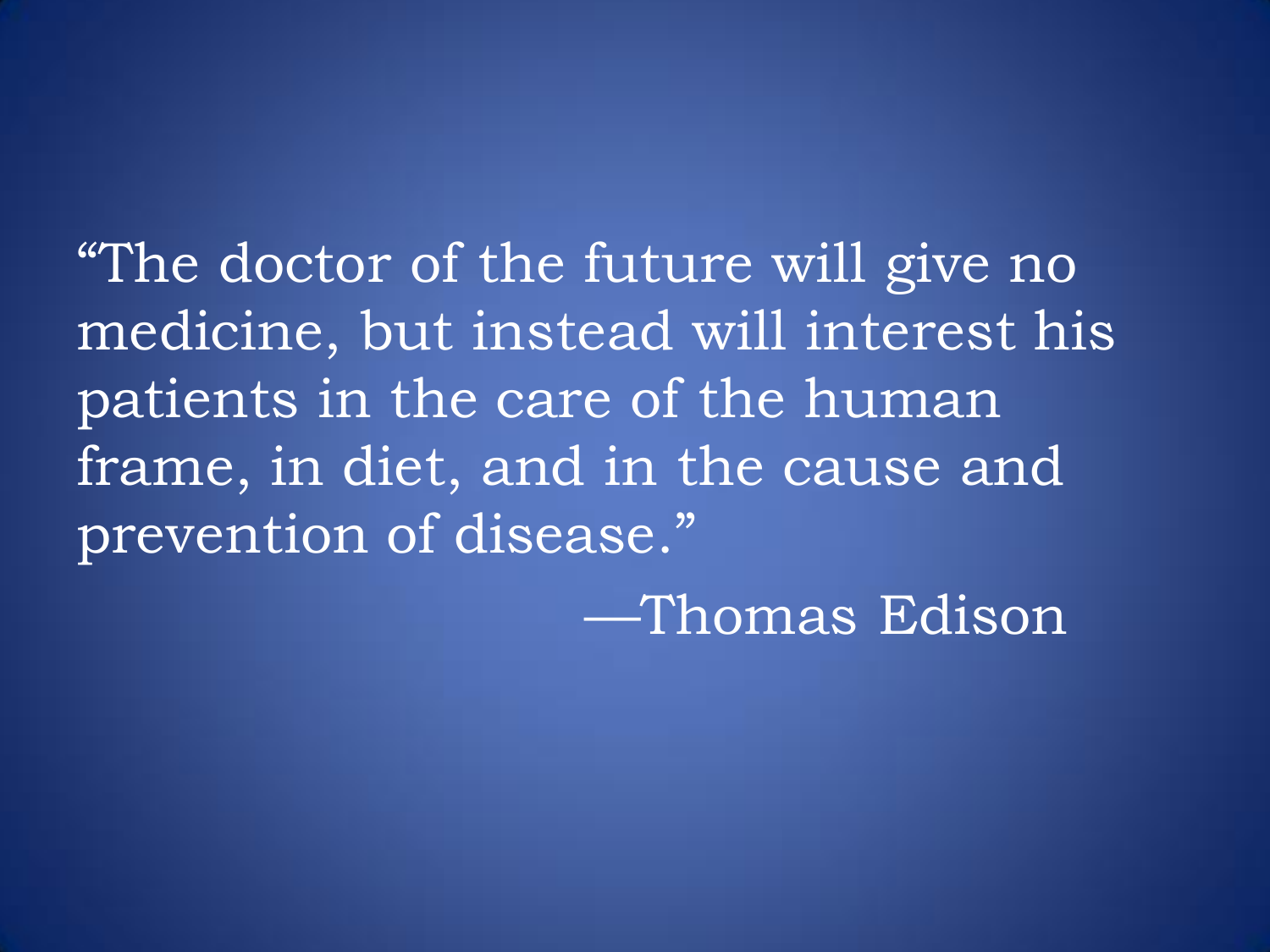# Well, What *CAN* I Eat?

- Organic, free-range, or wild-caught meats & fishes
- Organic, raw, whole-fat dairy
- Organic, cage-free eggs
- Organic vegetables, *avoiding* white potatoes & corn (a grain, anyway)
	- Greens, squashes, broccoli, cauliflower, Brussels sprouts, onions, garlic, beets, yams, carrots, celery, bell peppers, eggplant, avocado & tomatoes (fruity vegetables!), and so, so much more!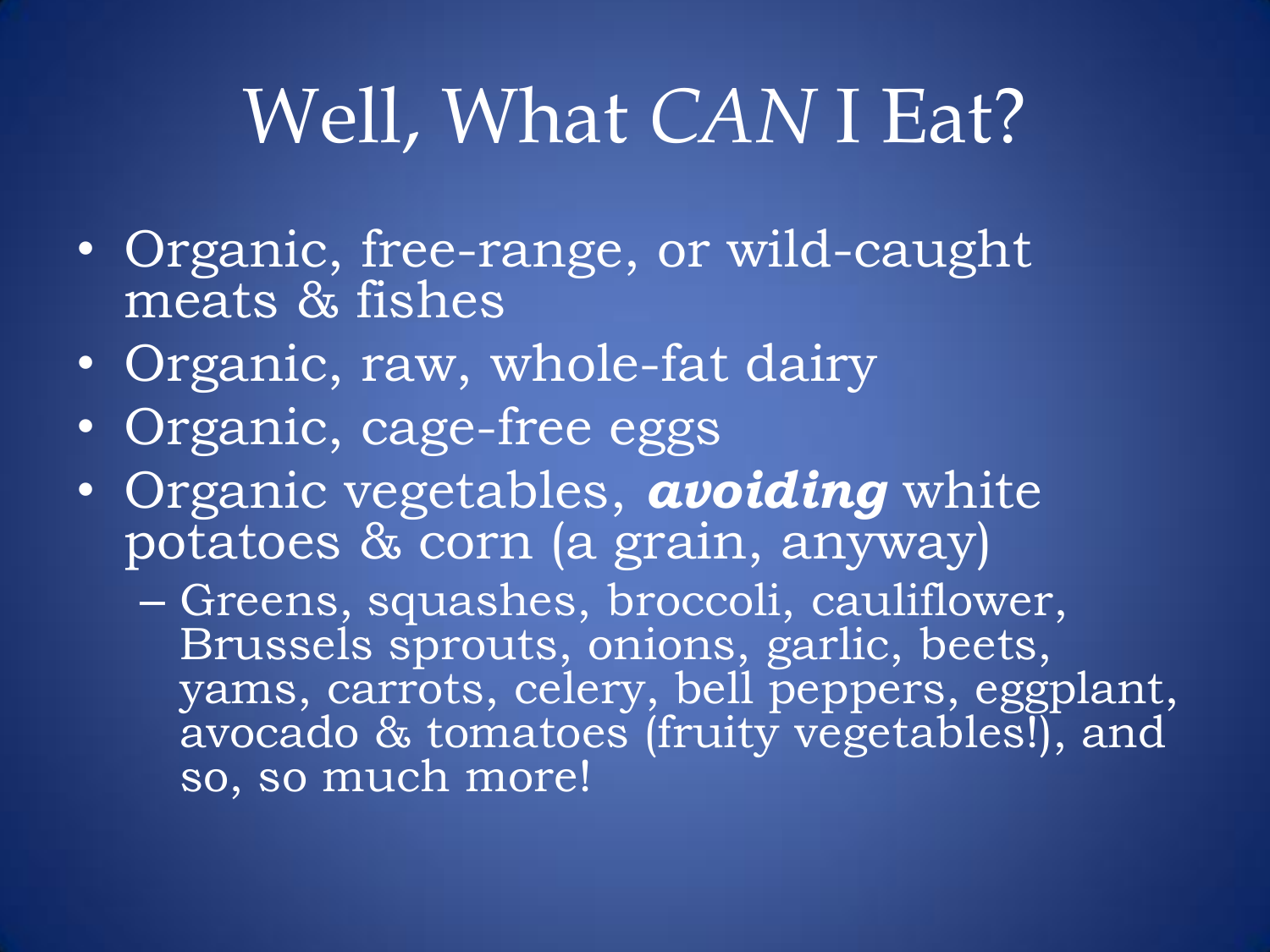# Well, What *CAN* I Eat?

### • Organic fruits:

- Berries of all kinds, cherries, apples, peaches, plums, pears, nectarines, apricots, citrus. Avoid most tropical fruits (higher sugar content)
- Organic nuts & seeds, raw & unsalted. – Macadamias, almonds, pecans, **pumpkin seeds**, **sunflower seeds**
- Feature good fats
	- Organic coconut oil (all coconut products, really), ghee (clarified butter), animal fats, extra virgin olive oil, and fatty fish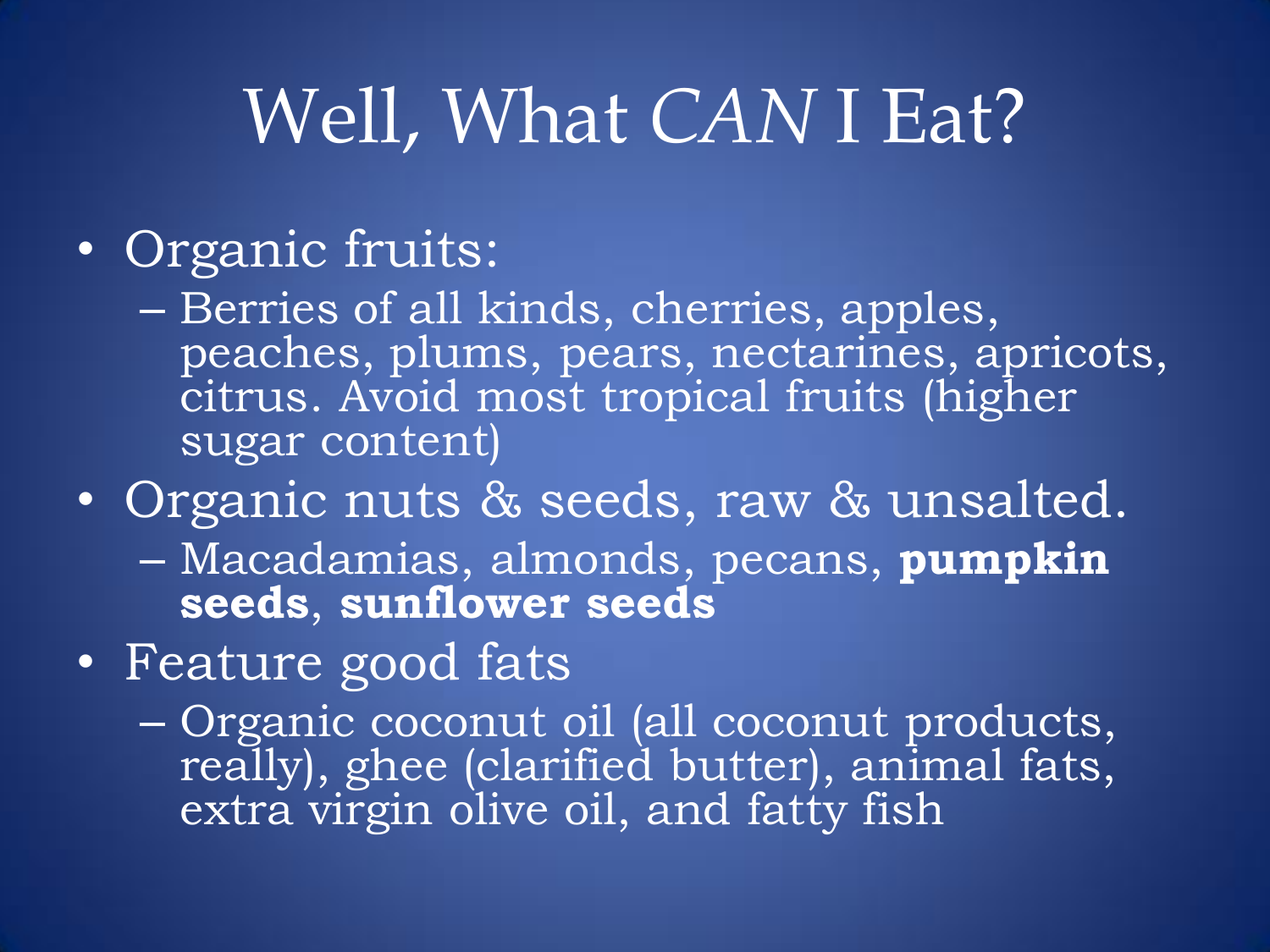"Each science confines itself to a fragment of the evidence and weaves its theories in terms of notions suggested by that fragment. Such a procedure is necessary by reason of the limitations of human ability. But its dangers should always be kept in mind." —Alfred North Whitehead

British Mathematician & Philosopher

Observing that researchers have to take on faith the scientific research and the scientific knowledge on other researches whose results they are borrowing, he notes "It will usually be the case that these loans really belong to the state of science 30 or 40 years earlier."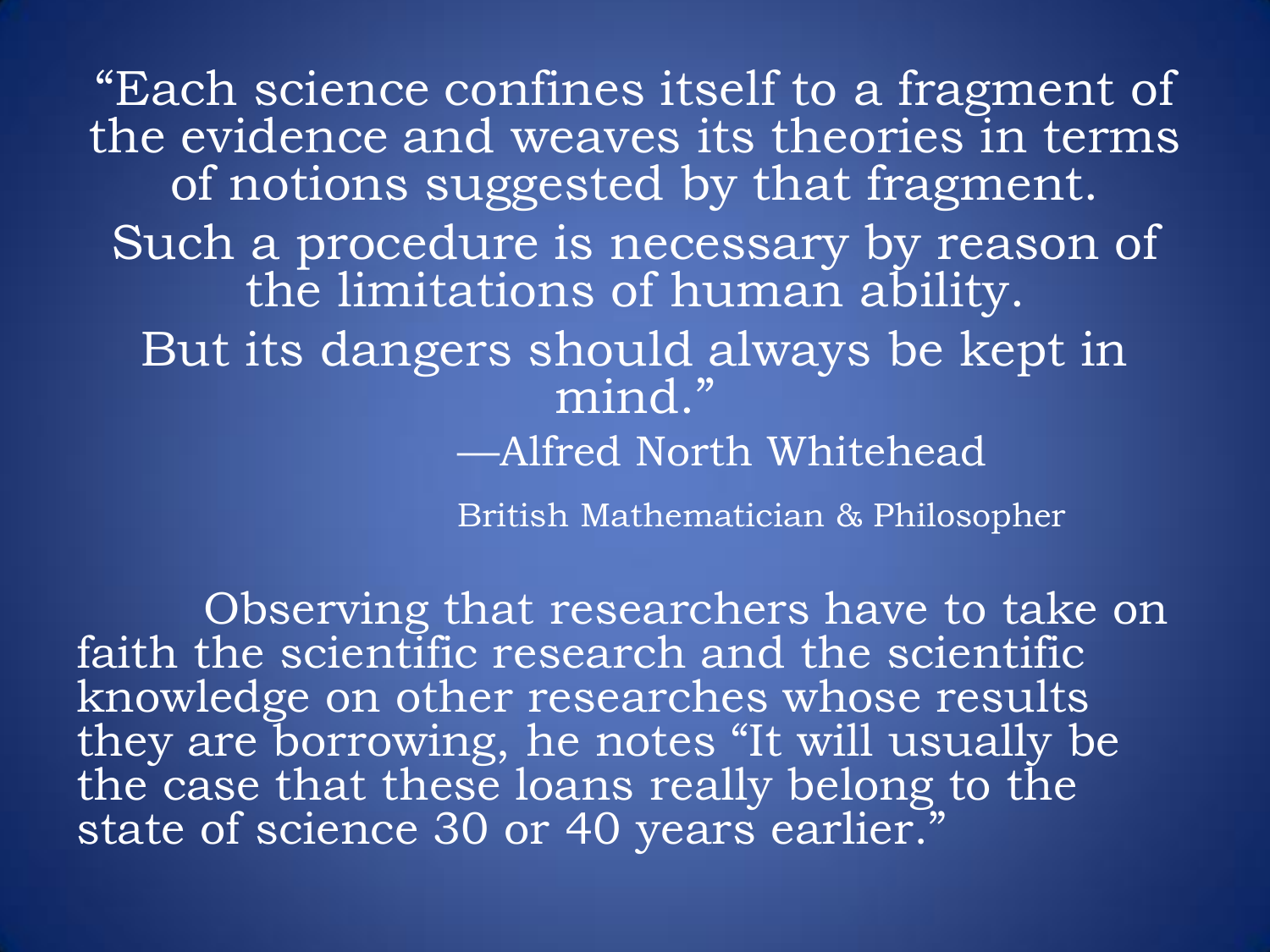#### The French Paradox



- The French eat more saturated fat than almost any Western country
- Incidence of heart-related death among middle-aged men is less than half of that in America
- Lowest rate in Gascony, the area with the highest fat consumption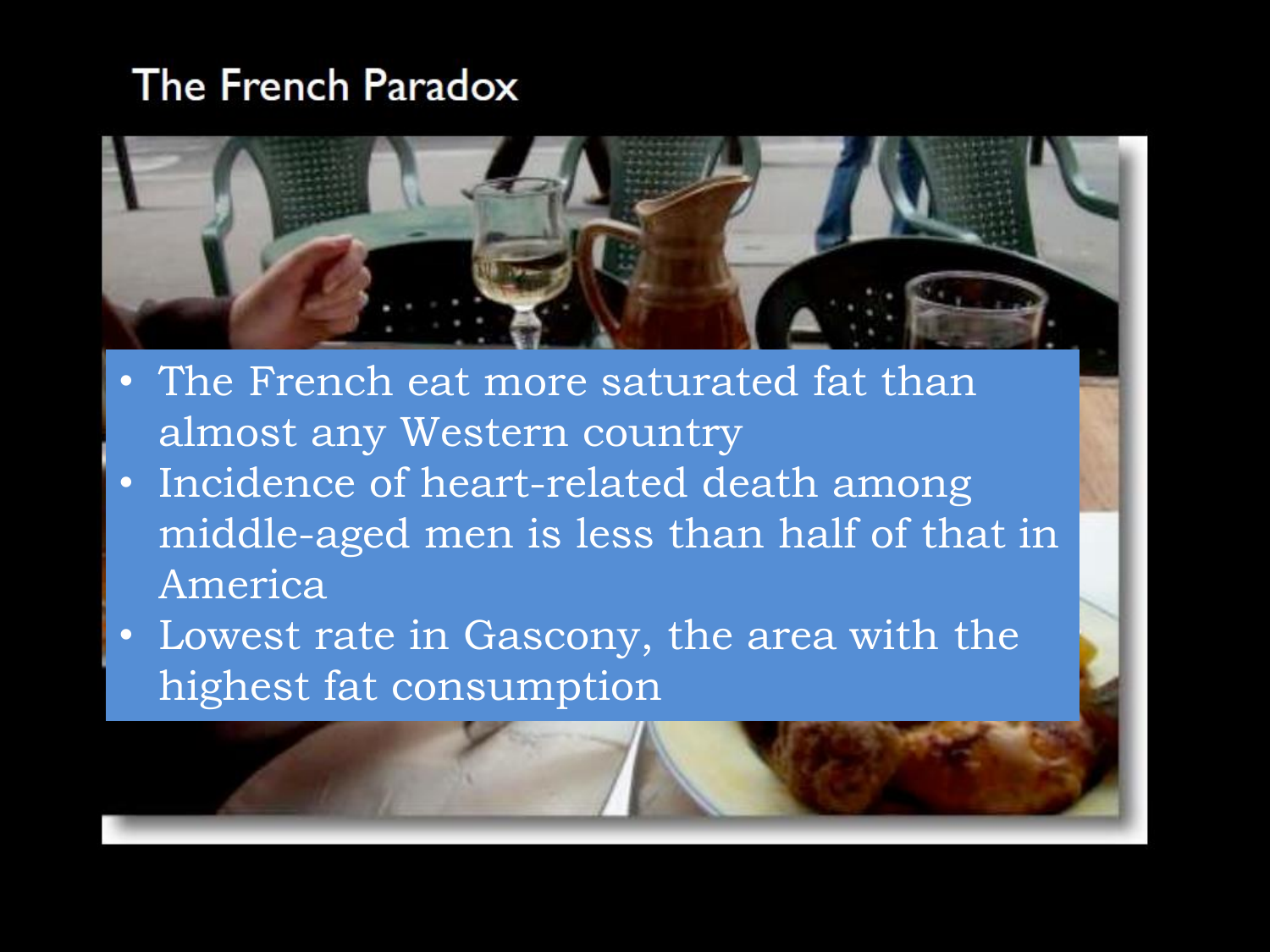#### The Indian Paradox



People in northern India eat seventeen times more animal fat compared to the south and their incidence of heart disease is seven times lower.

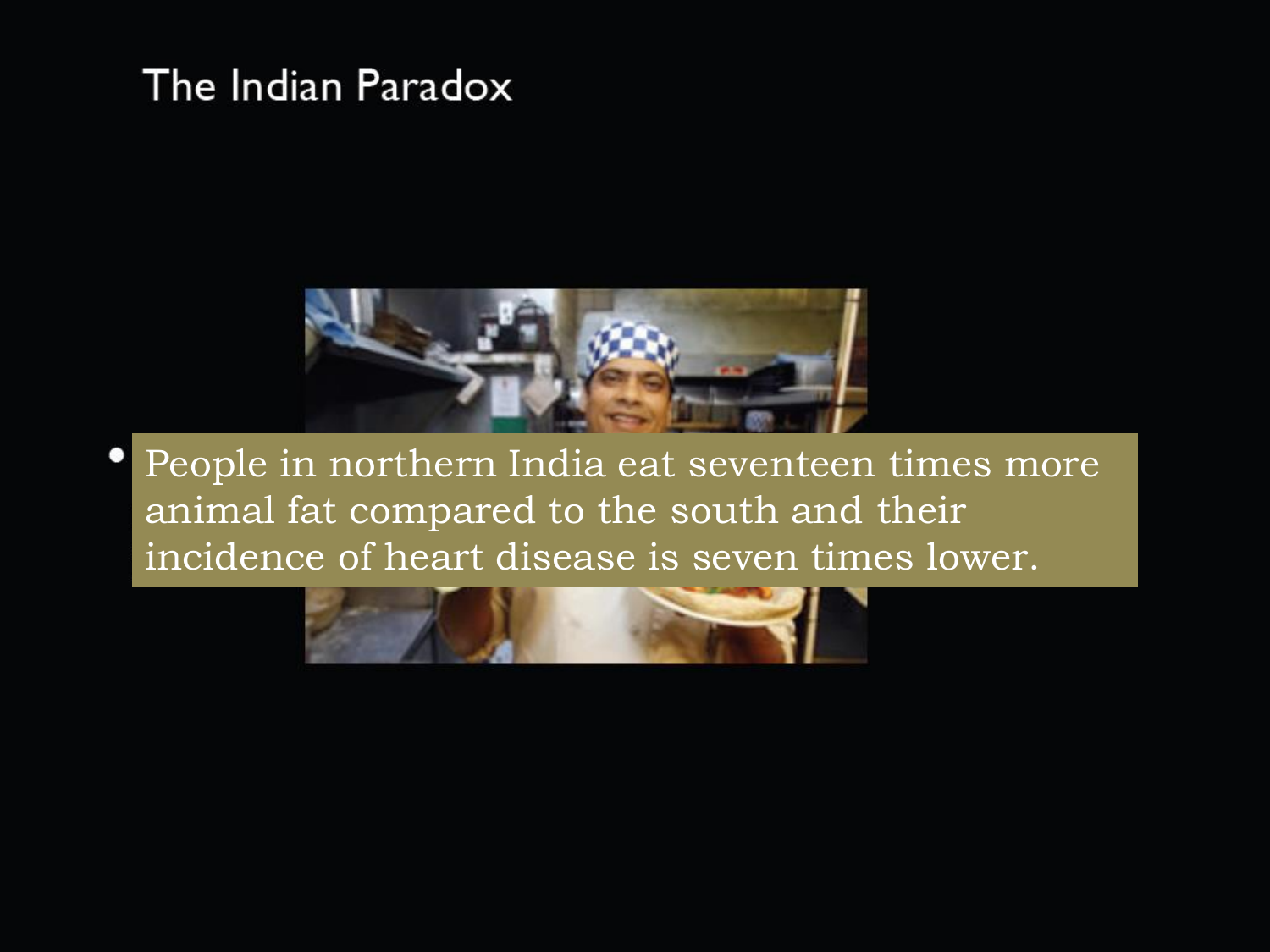

Eclied by Doorge V. Mann, Sc.D., M.D.<br>for the Verilian Slocialy

George V. Mann, M.D., Researcher, The Framingham Heart Study

The diet-heart hypotheses (that suggests that high intake of fat and cholesterol causes heart disease) has been repeatedly shown to be wrong, and yet, for complicated reasons of pride, profit and predjudice, the hypothesis continues to be exploited by scientists, fund-raising enterprises, food companies, and even governmental agencies. The public is being deceived by the greatest health scam of the century.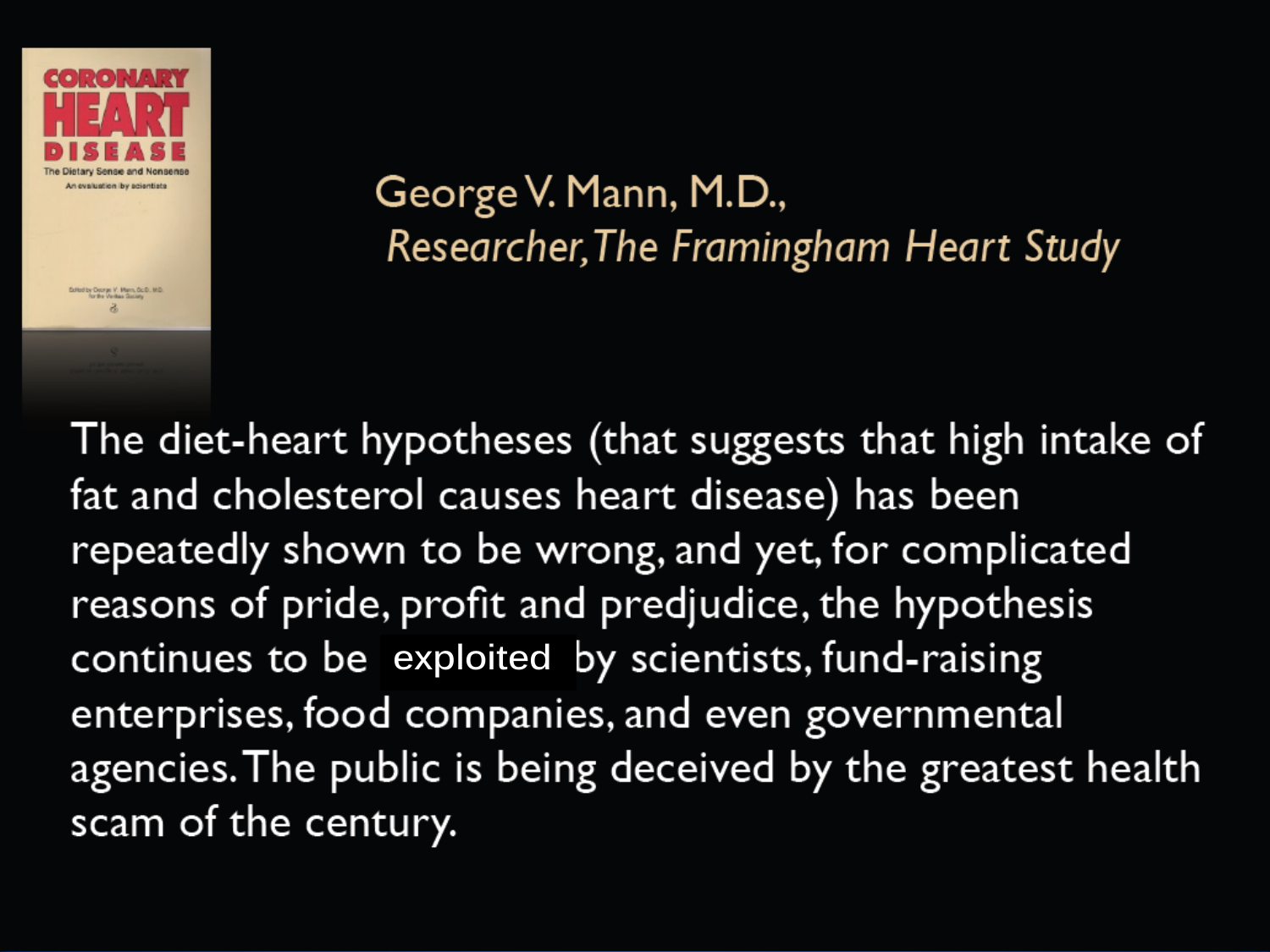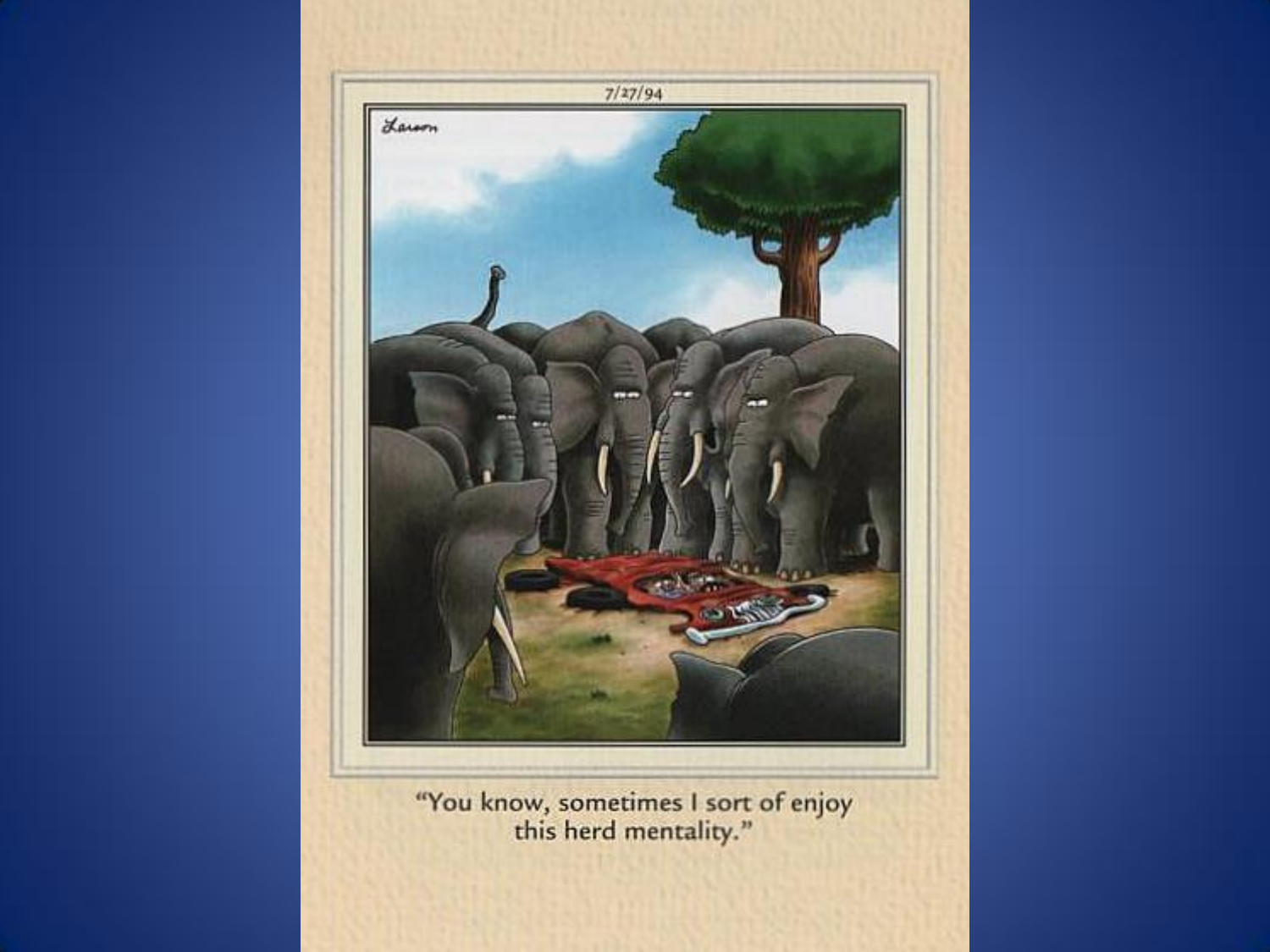### Paleo Diets

- The Primal Blueprint, Mark Sisson. 2012 – marksdailyapple.com
- Paleo Comfort Foods, Julie & Charles Mayfield. 2011
- The Primal Blueprint Cookbook, Mark Sisson with Jennifer Meier. 2010
- Primal Blueprint Quick and Easy Meals, Mark Sisson with Jennifer Meier. 2011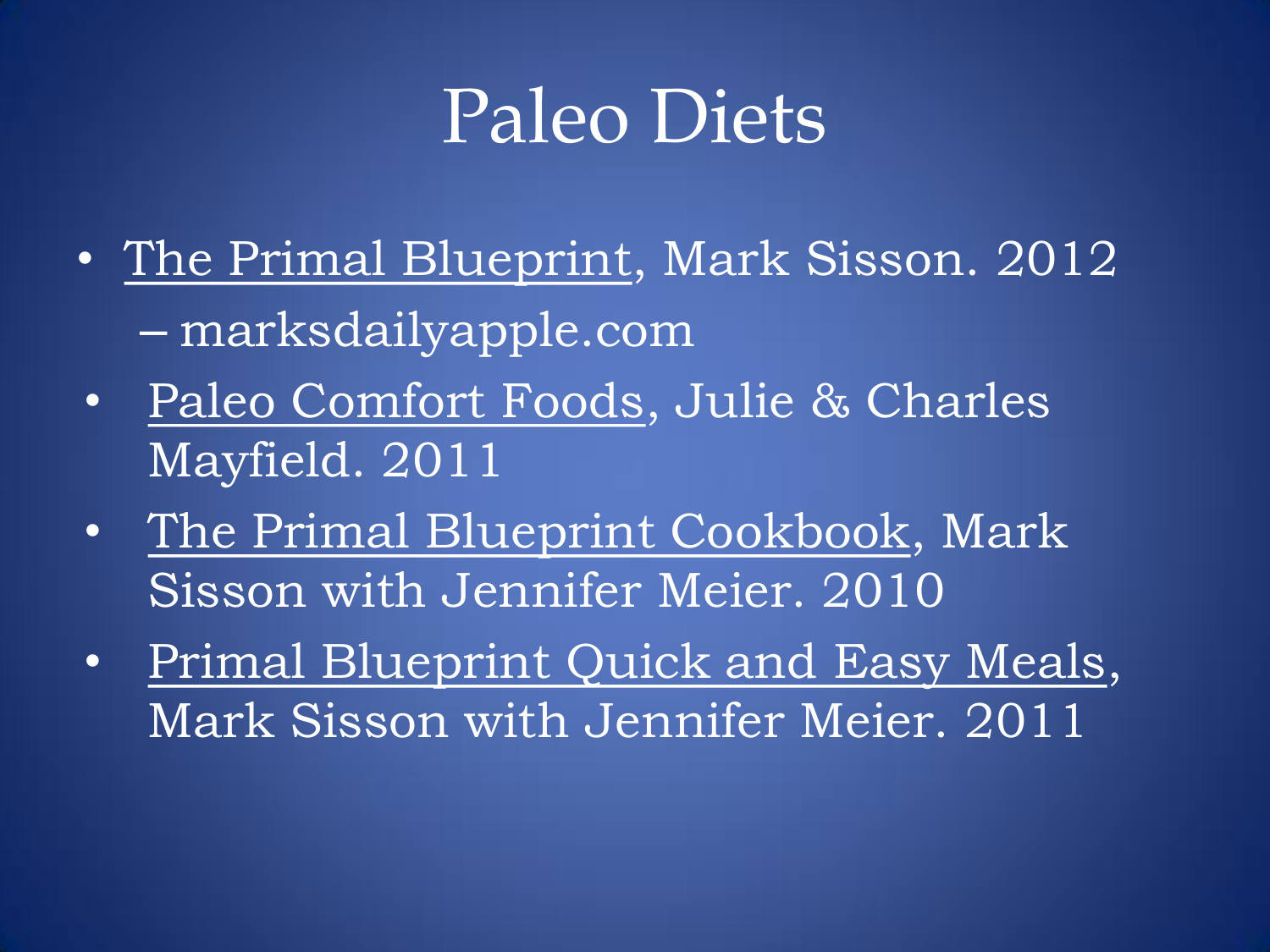Forget everything you thought you knew about diet, exercise, and health! It's time to go back to the beginning...

### **THE** PRIMAL **BLUEPRINT**

 $BOC$ 

**MARK SISSON** WITH RSNIFER MEER

Reprogram your genes for effortless weight loss, vibrant health, and boundless energy

**MARK SISSON**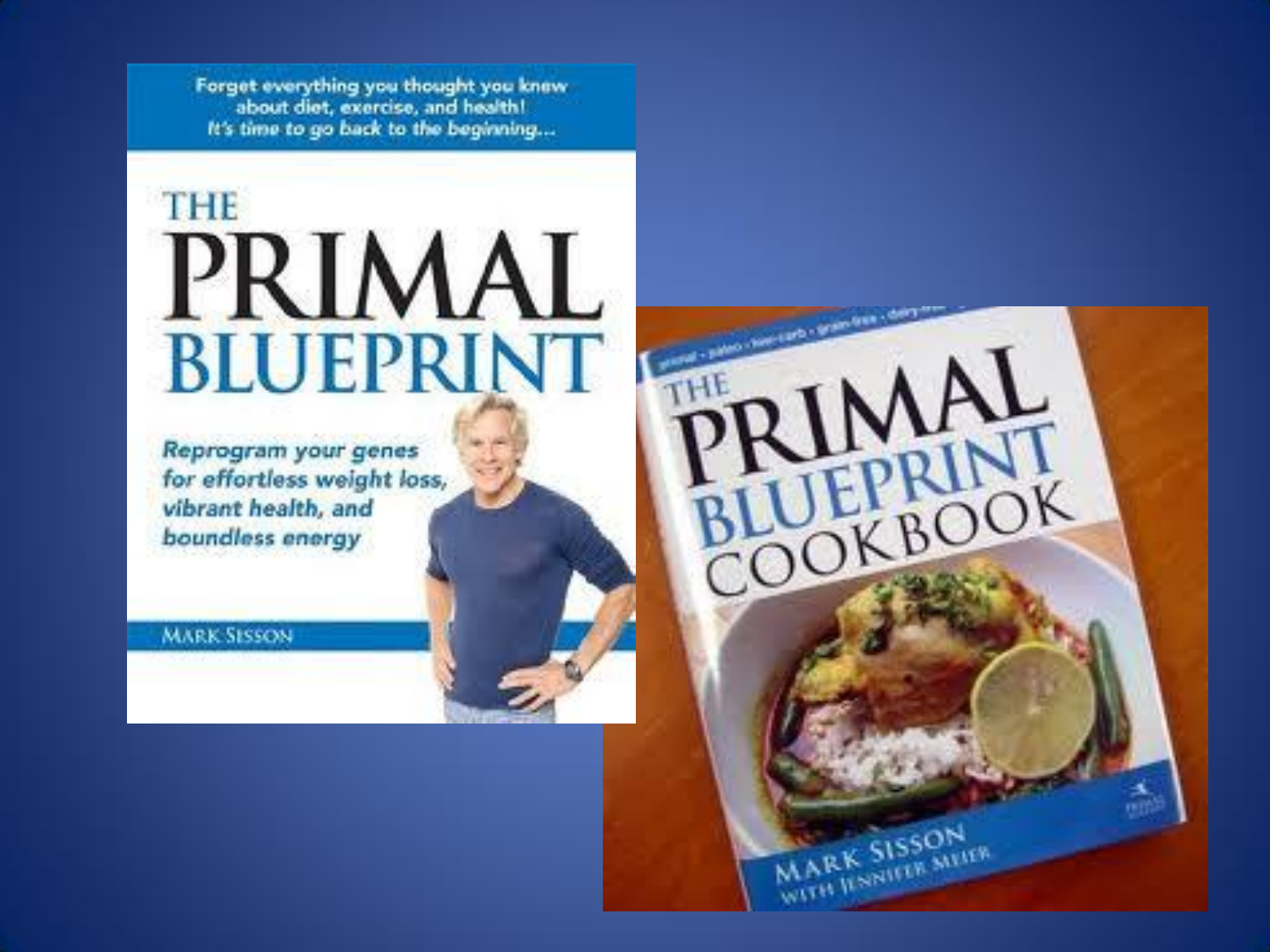



Homestyle Cooking for a Gluten-Free Kitchen By Julie & Charles Mayfield



for 100 Year Insulting Award of The Countries **Phoneyraphy by Mark Newsis**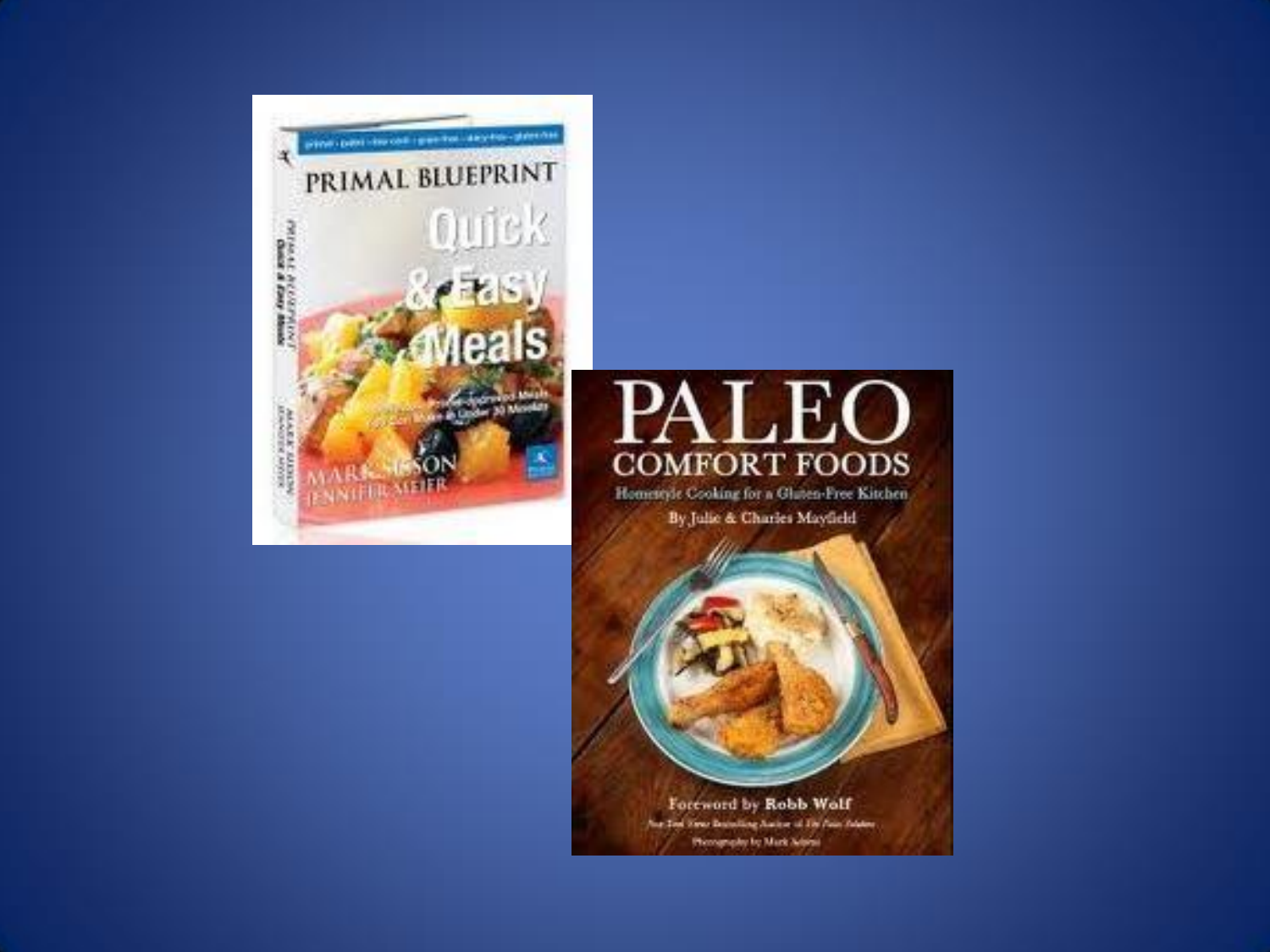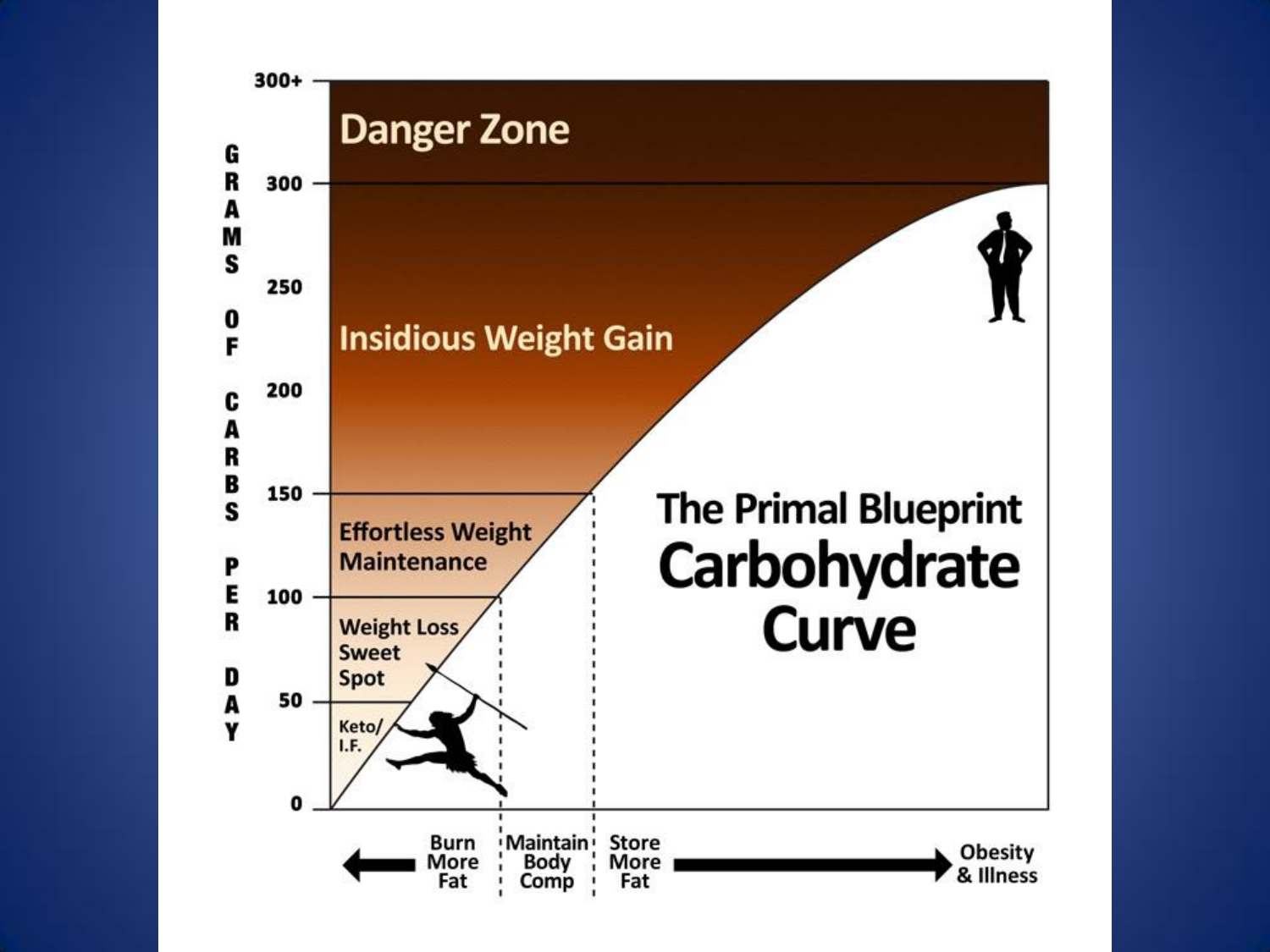## The 10 Primal Blueprint Laws:

(From Mark Sisson)

- 1. Eat plants and animals
- 2. Avoid poisonous things
- 3. Move frequently at a slow pace
- 4. Lift heavy things
- 5. Sprint once in a while
- 6. Get adequate sleep
- 7. Play
- 8. Get adequate sunlight
- 9. Avoid stupid mistakes 10.Use your brain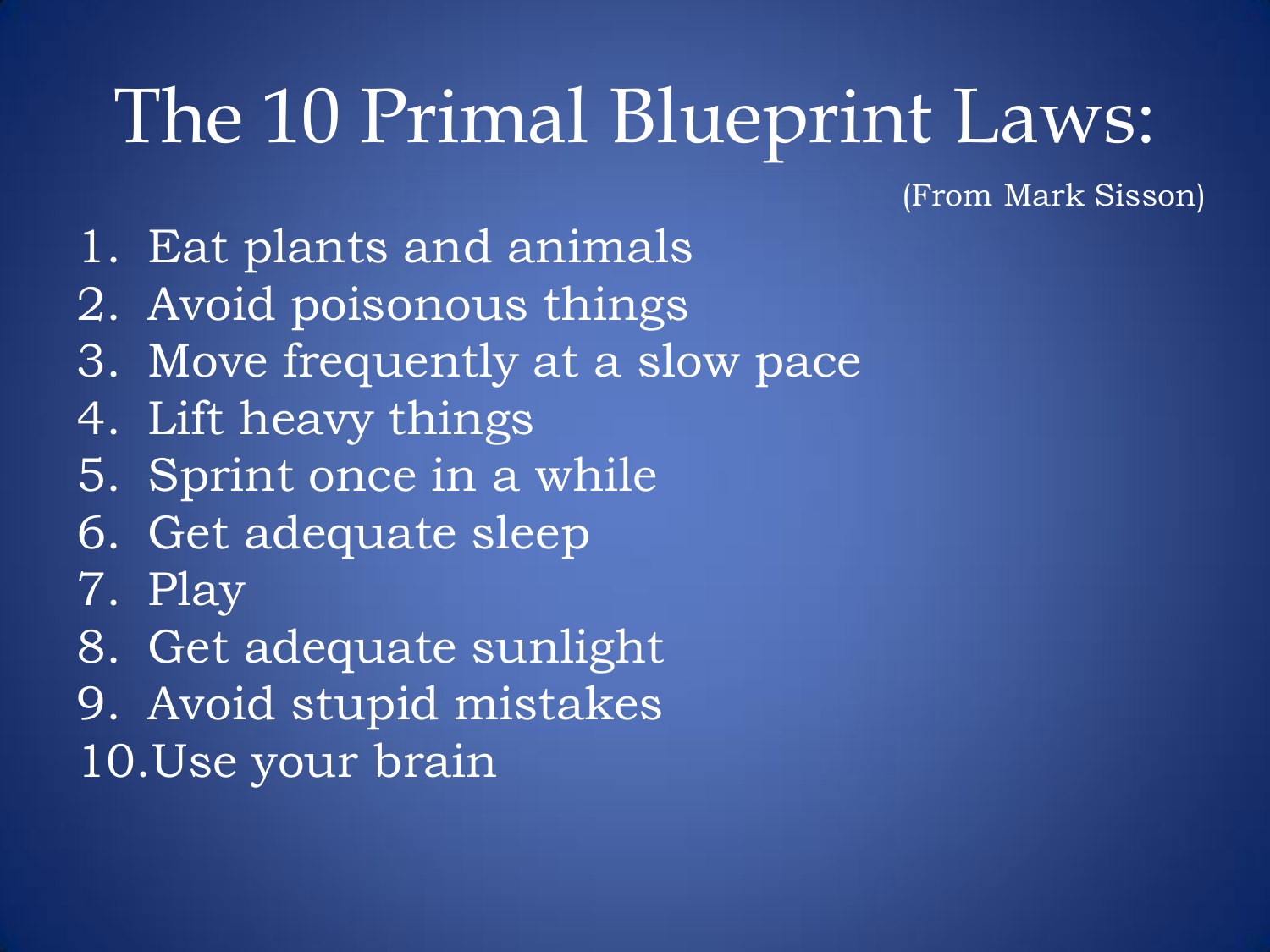### If You're Not Already Convinced…

- www.cyrexlabs.com, the leader in glutensensitivity testing
- www.alcat.com, for food sensitivity testing
- Good Calories, Bad Calories, Gary Taubes. 2008
- Nutrition and Physical Degeneration, Weston A . Price, DDS. 8th Ed. 2011 (originally 1939!) www.ppnf.org
- Guns, Germs, and Steel: The Fates of Human Societies, Jared Diamond. 1999
- www.eatwild.com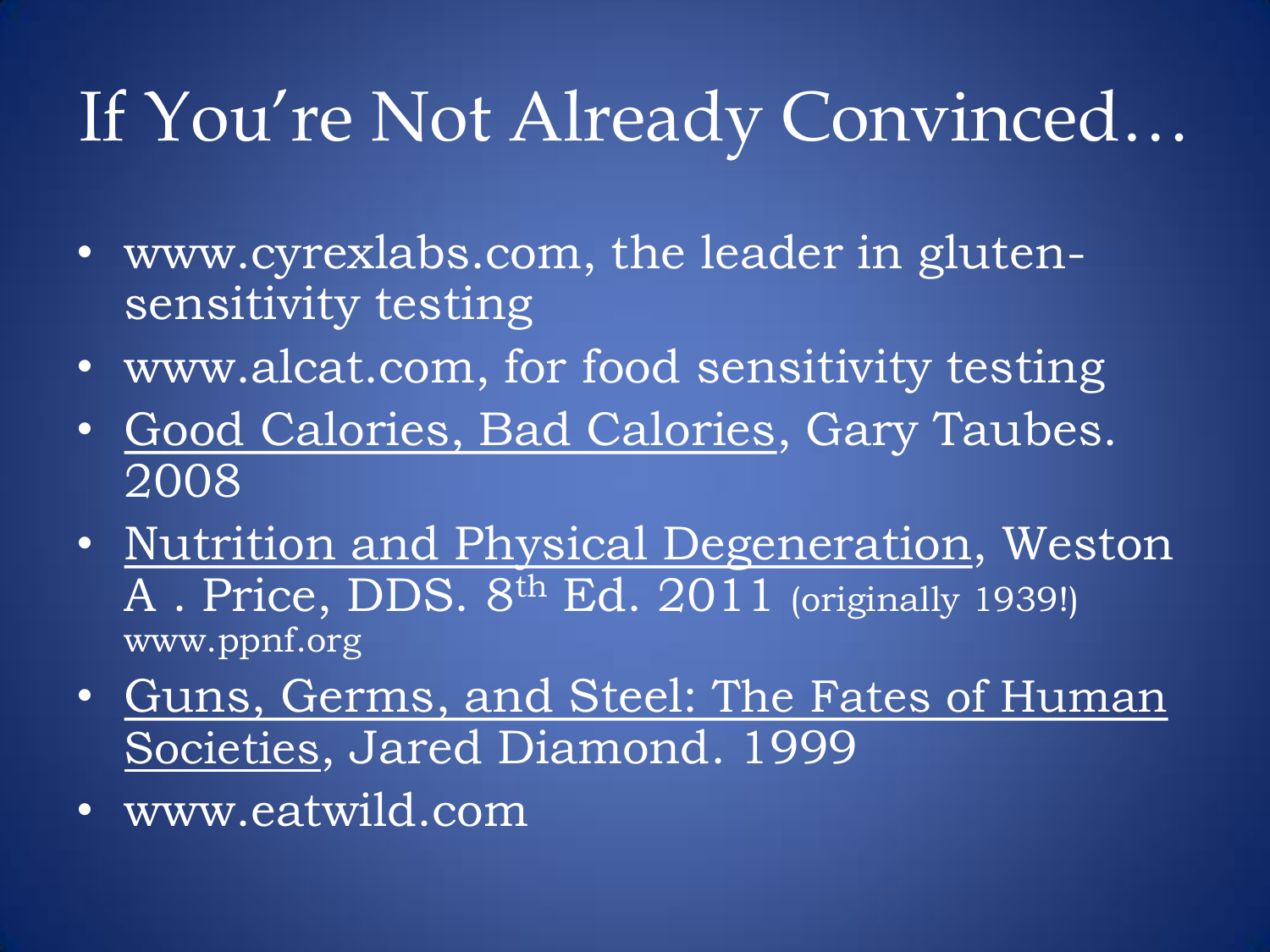### If You're Not Already Convinced…

- www.realmilk.com
- http://www.raw-milk-facts.com
- http://www.rutizfarms.com
- http://www.localharvest.org/
- http://www.greenamerica.org/